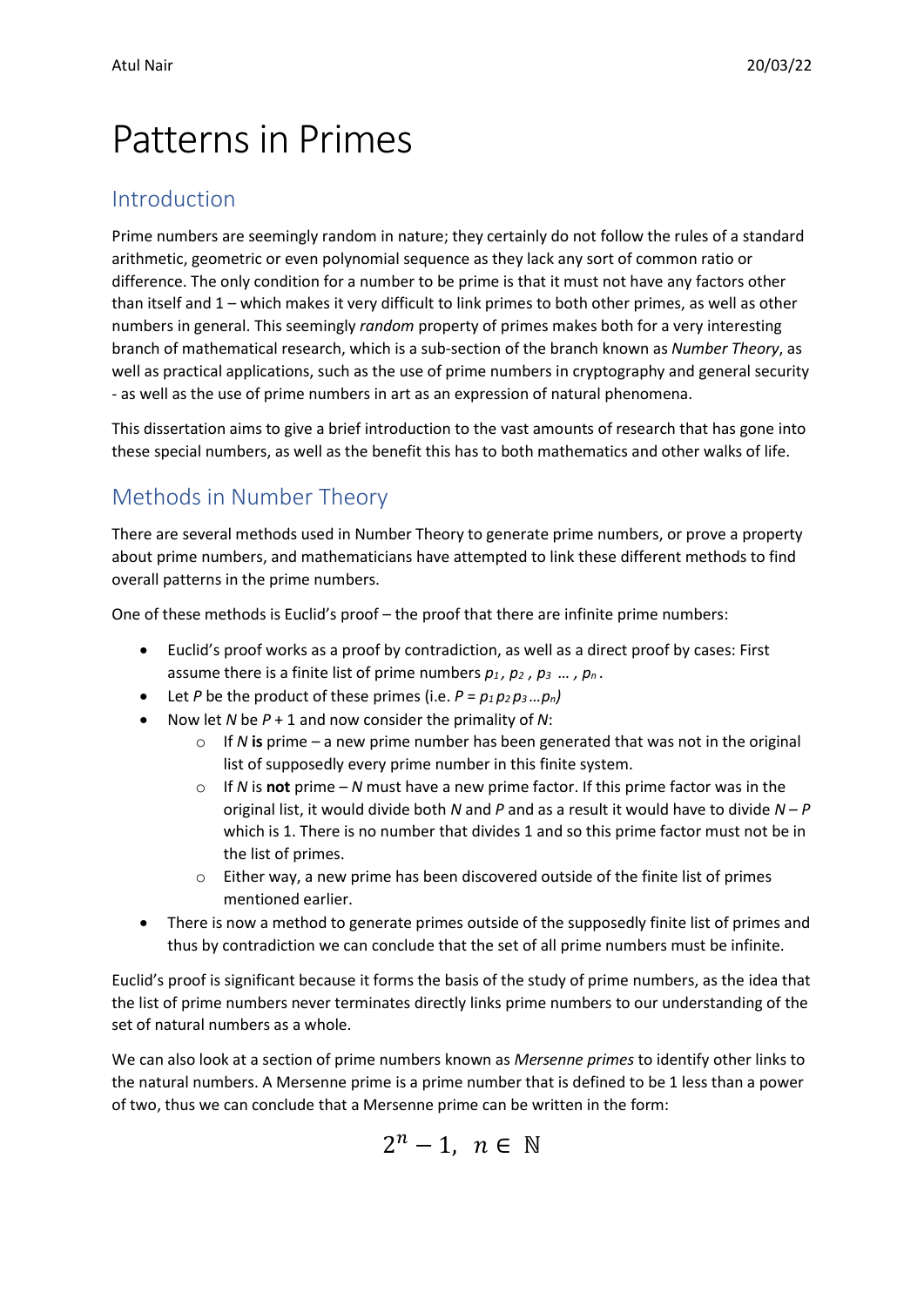Mersenne primes are significant for numerous reasons:

• The fact that they can be written in the form  $2^n - 1$  is very convenient, because the binary representation of such a number is simply  $n$  1s in a row, making them easy to compute as computers operate on a binary system – this is illustrated by the fact that many of the largest prime numbers found as of 2022 are Mersenne primes. Figure 1 shows a graph of the largest known prime number over the years.



*Figure 1 - A graph of the largest known prime number over the years.*

- For a given Mersenne prime,  $2^p 1$ , it is known that p is also prime.
	- $\circ$  To prove this, we use what is known as the contrapositive in this case "If p is not prime, then  $2^p - 1$  is not prime."
	- o Let  $p = ab$ ,  $a, b \in \mathbb{N}$ ,  $a, b \neq 1$
	- $2^p 1 = 2^{ab} 1$
	- o We can factorise this expression as follows:

$$
2^{ab} - 1 = (2^a - 1)[(2^a)^{b-1} + (2^a)^{b-2} + (2^a)^{b-3} + \dots + 1]
$$

- o  $2^p 1 = 2^{ab} 1 = (2^a 1)[(2^a)^{b-1} + (2^a)^{b-2} + (2^a)^{b-3} + \cdots + 1]$
- $[(2^a)^{b-1} + (2^a)^{b-2} + (2^a)^{b-3} + \cdots + 1] \neq 1$
- $o$   $2^p 1$  is not prime as it is a composite number.
- o By contrapositive, if  $2^p 1$  is prime, then p is prime.
- Mersenne primes are connected to *perfect numbers* these are numbers that are defined to be equal to the sum of their *proper* factors (i.e. all factors apart from the number itself). This once again links a group of prime numbers to the natural numbers. The direct link between Mersenne primes and perfect numbers is as follows:

 $(2^p - 1)(2^{p-1}) = N$  where N is a perfect number.

- To prove this result we expand write out the sum of the factors of  $(2^p-1)(2^{p-1})$ :  $(1+2^1+2^2+2^3+\cdots+2^{p-2}+2^{p-1})(2^p-1)+(2^p-1)+2^1(2^p-1)+$  $2^2(2^p - 1) + 2^3(2^p - 1) + \cdots + 2^{p-2}(2^p - 1) + 2^{p-1}(2^p - 1)$
- $\circ$  =  $(1+2^1+2^2+2^3+\cdots+2^{p-2}+2^{p-1}) + (2^p-1)(1+2^1+2^2+2^3+\cdots+$  $2^{p-2} + 2^{p-1}$
- $\circ$  =  $2^p(1+2^1+2^2+2^3+\cdots+2^{p-2}+2^{p-1})$
- o Let  $T = (1 + 2^1 + 2^2 + 2^3 + \dots + 2^{p-2} + 2^{p-1})$
- o  $2T = (2^1 + 2^2 + 2^3 + 2^4 + \dots + 2^{p-1} + 2^p)$
- o  $T = 2T T = (2^p 1)$
- o Substitute back in:  $2^p(2^p 1)$
- = 2[ $(2^{p-1})(2^p 1)$ ] Divide by two to get the sum of the proper factors  $(N)$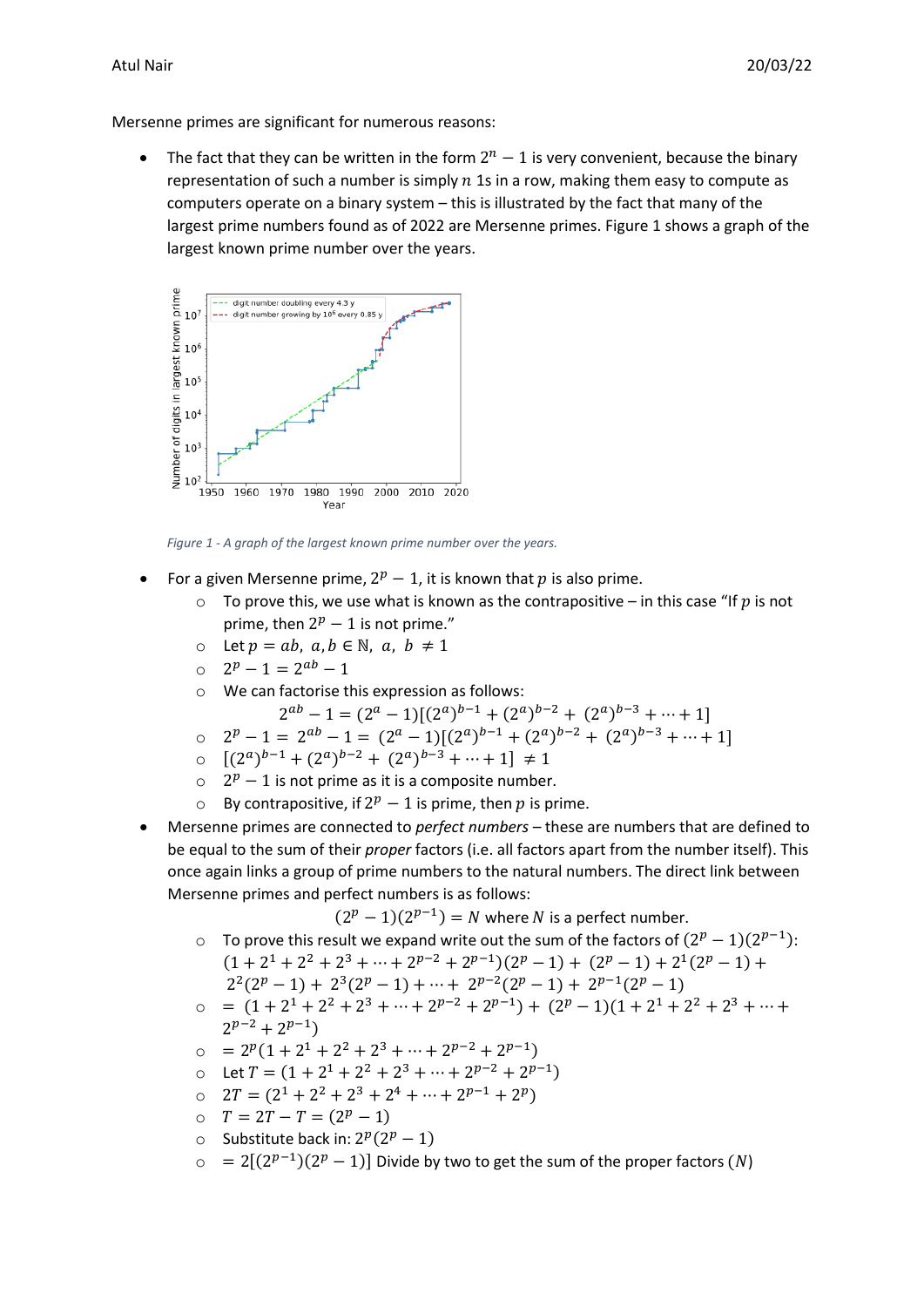### Unsolved Problems Relating to Prime Numbers

There is lots yet to be found when it comes to prime numbers and particularly the patterns in the prime numbers. One way mathematicians decided to tackle this is by looking at the gap between prime numbers and thus the *Twin Prime* Conjecture was made by French mathematician *Alphonse de Polignac*

The Twin Prime Conjecture states that there are infinitely many primes that have a gap between them of two – namely the smallest possible gap between prime numbers (excluding the gap of 1 between 2 and 3). This can be summarised as:

> lim inf  $\min_{n\to\infty}(p_{n+1}-p_n)=2$

What makes the Twin Prime Conjecture inherently difficult to prove is that as you reach larger and larger numbers, the average gap between two primes seems to increase as well, but it is thought to always be the case that there are twin primes as shown by Figure 2. This is thought to be the case because of a discovery made by mathematician *Yitang Zhang*, namely that:

$$
\liminf_{n \to \infty} (p_{n+1} - p_n) < N, \ N = 7 \times 10^7
$$

While it seems that a gap of 70 million is far from the required gap to be proven of two for the Twin Prime Conjecture, this was the first major breakthrough in actually finding a consistent gap that will always occur and this N value has been further reduced to 246 by *The Polymath Project* via their optimization of Zhang's bound.



*Figure 2 - Proportion of all primes that are twin primes.*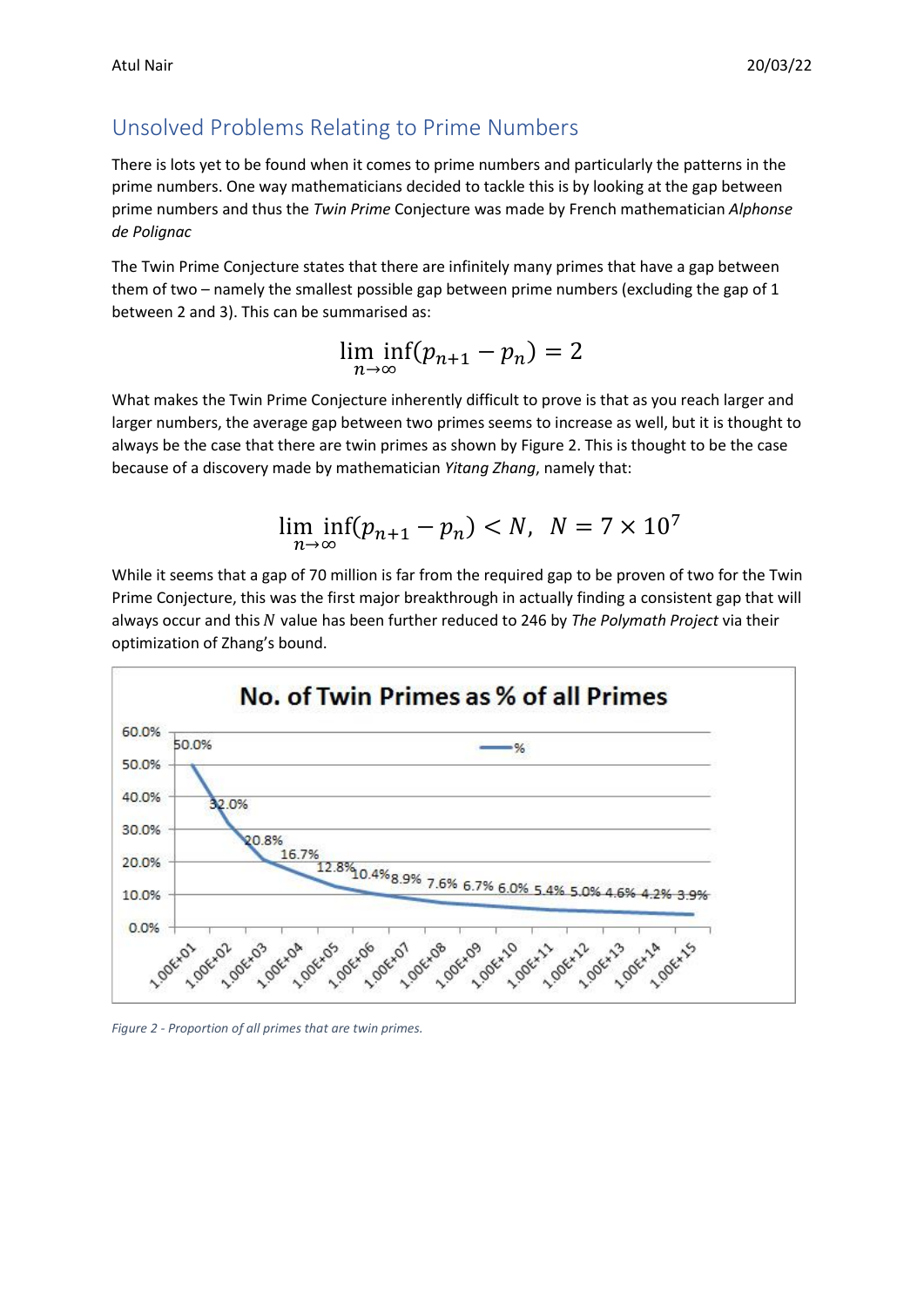Another problem that can be linked to the distribution of prime numbers, albeit in a less clear way, is the very famous *Riemann Hypothesis*. The Riemann Hypothesis is a conjecture made by *Bernhard Riemann* and is based on the *Riemann Zeta Function*  $\zeta(s)$  where:

$$
\zeta(s) = \sum_{n=1}^{\infty} \frac{1}{n^s} = \frac{1}{1^s} + \frac{1}{2^s} + \frac{1}{3^s} + \frac{1}{4^s} + \cdots
$$

The Riemann Zeta Function famously has zeroes at  $s = -2n$ ,  $n \in \mathbb{N}$  and these are known as *trivial* zeroes. The Riemann Hypothesis, however, states that all non-trivial zeroes lie on a *critical strip* – this strip being  $s=\frac{1}{3}$  $\frac{1}{2} + ti$ ,  $t \in \mathbb{R} \cap i$  is the imaginary unit.

The Riemann Zeta function is a complex function which is only well defined for  $s > 1$ . To truly unlock the full Riemann Zeta function, analytical continuation must be used (see Figure 3) and so it is hard to believe that such a conundrum is linked to the prime numbers, when prime numbers are purely discrete real numbers and the Riemann Hypothesis is inherently based on calculus and complex analysis.



*Figure 3 - The Riemann Zeta mapping showcasing analytic continuation*

The relationship between the Riemann Hypothesis and the distribution of prime numbers is incredibly complicated, but it is to do with the *prime number theorem* which formalizes the previously mentioned idea of the gap between prime numbers increasing as the numbers you are looking at increase.